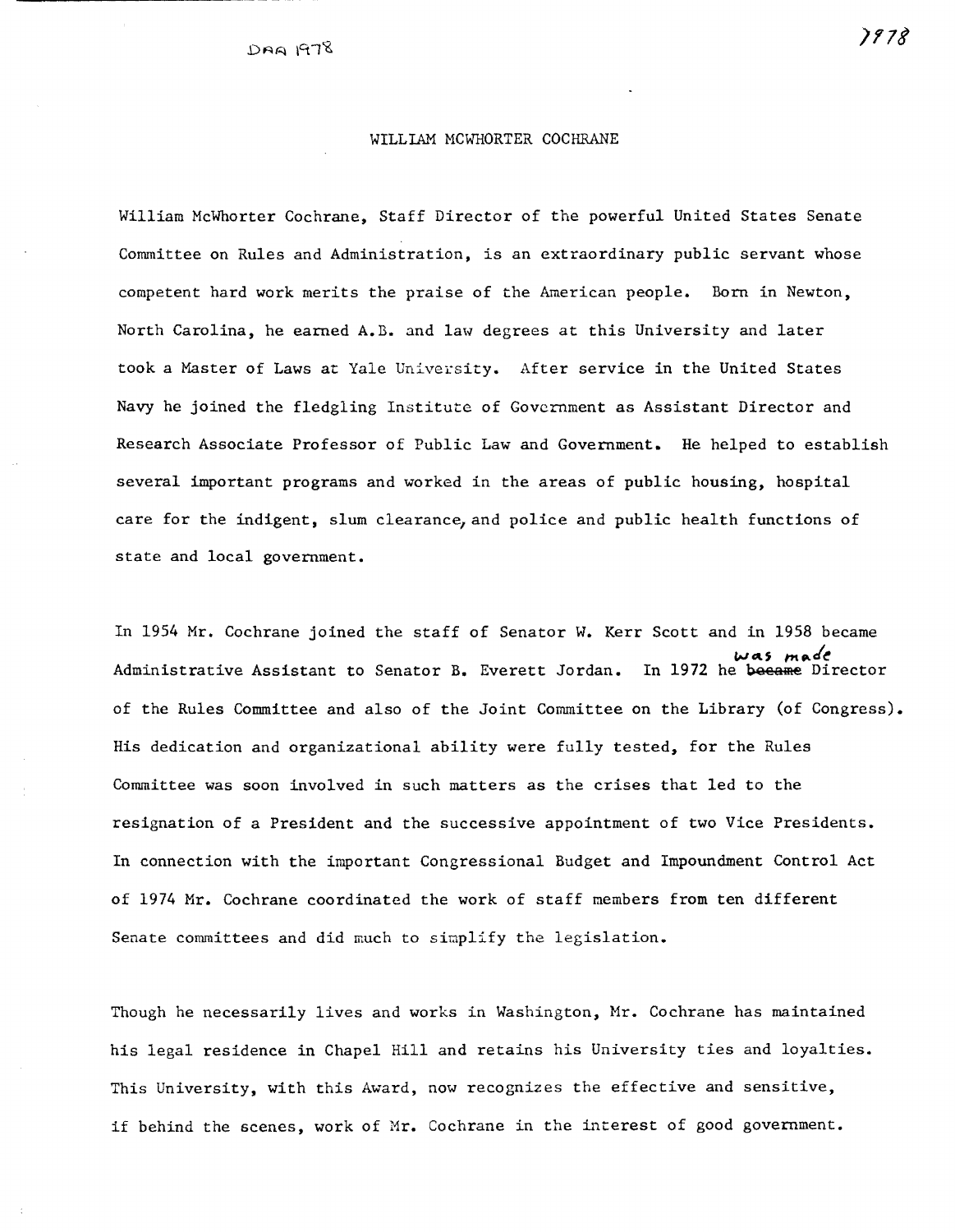# ANDREW SAMUEL (ANDY) GRIFFITH

Andy Griffith may be the most widely known and recognized alumnus of this Institution. He certainly is the only person ever who, almost singlehandedly, added a whole new town to the Tar Heel State--Mayberry, as everyone knows, that friendly little place near Mt. Airy, where Andy Griffith was born. He earned his Bachelor of Arts here in 1949, working in both music and theatre.

For a time young Andy Griffith taught school, but in the summers he played Sir Walter Raleigh in performances of The Lost Colony, and soon he was headed for a career in entertainment. National recognition first came with a recorded monologue, "What it Was Was Football," and he made his first television appearance on The Ed Sullivan Show. A Broadway play and motion picture, "No Time for Sergeants," The Andy Griffith Show on television, and a variety of productions since have brought him such fame as comes to few actors.

Though he resides in California, Andy Griffith has never quite lost the tar off his heels. To speak only of some recent activity, he has in several ways helped the North Carolina Symphony, the State Theatre Arts Division, the North Carolina Museum of History, the North Carolina Public Health Association, and our School of Public Health. In 1972 he established the Andy Griffith Scholarship Fund here in dramatic art and music. Moreover, for millions of people all over America, he remains, as Sheriff Andy Taylor, the typical North Carolinian. The Sheriff came across as an earthy and slightly naive but nevertheless very warm and very human being, altogether not a bad image. The University is pleased to honor everybody's favorite alumnus with this Award.

/178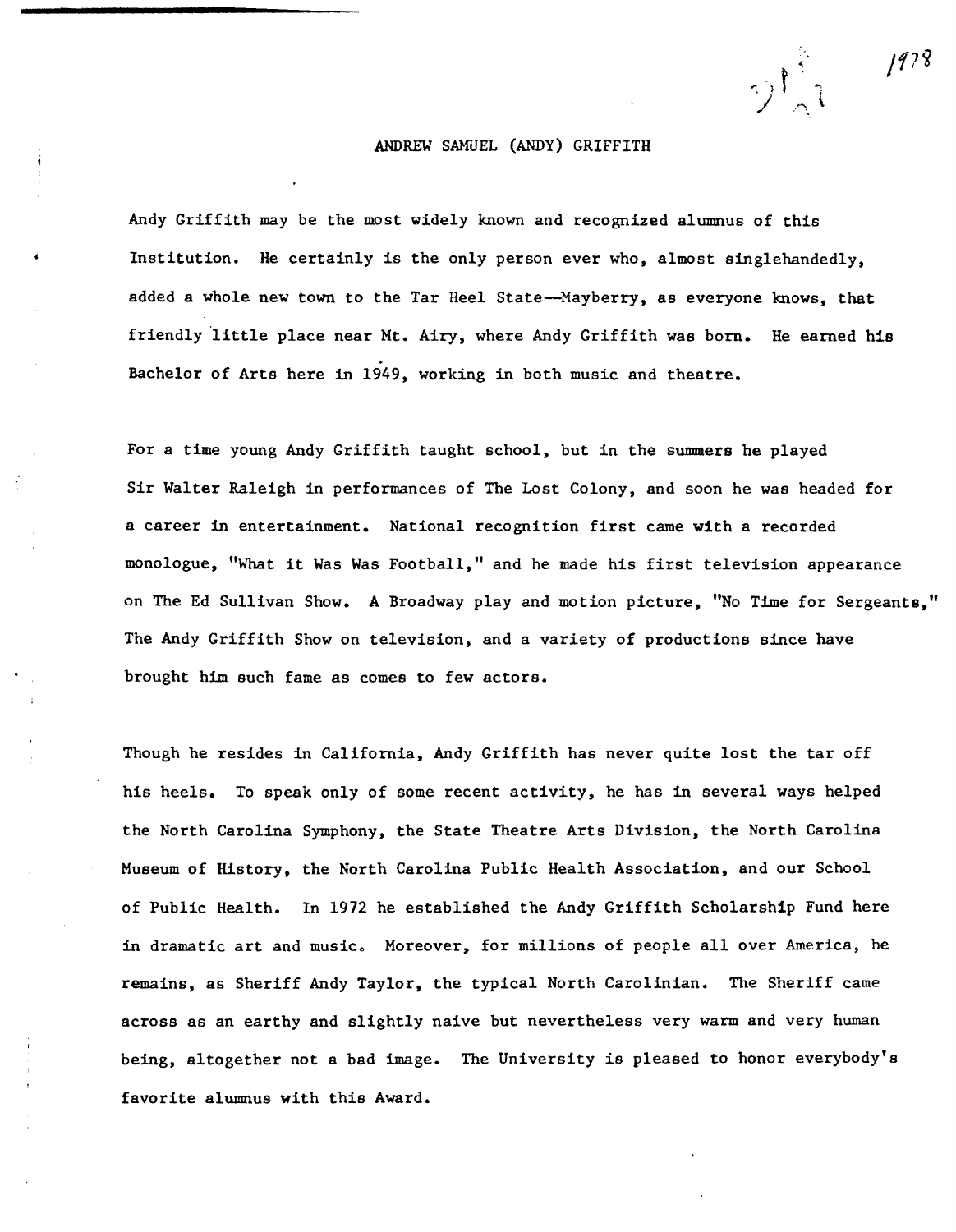#### EUGENE PLEASANTS ODUM

Eugene Pleasants Odum, a brilliant ecologist whose influence and acclaim are interational in scope, is Alumni Foundation Distinguished Professor of Zoology, Calloway Professor of Ecology, and Director of the Institute of Ecology at the University of Georgia. Born in New Hampshire, he grew up in Chapel Hill, and earned bachelor's and master's degrees at this University. He went on to the University of Illinois for his doctorate.

Dr. Odum was doing spade work in his field long before ecology became fashionable, and his contributions have been basic and far reaching. He has developed common-sense theories, stressing the importance of coexistence with nature to the mutual benefit of human society and nature. He is author of several books and numerous articles; his textbook, through several editions, has extended his influence to whole generations of budding ecologists.

Dr. Odum is a member of the National Academy of Sciences and Fellow of the American Academy of Arts and Sciences. He has received many other honors, of which some of the more important are the presidency of the Ecological Society of America, the Institute of Life Award (received with his brother in Paris in 1975), the Tyler Ecology Award, and the Distinguished Service Award of the American Institute of Biological Societies, presented earlier this year. This University now recognizes the important achievements of this distinguished scientist in an area critical to the nation and the world with this Award.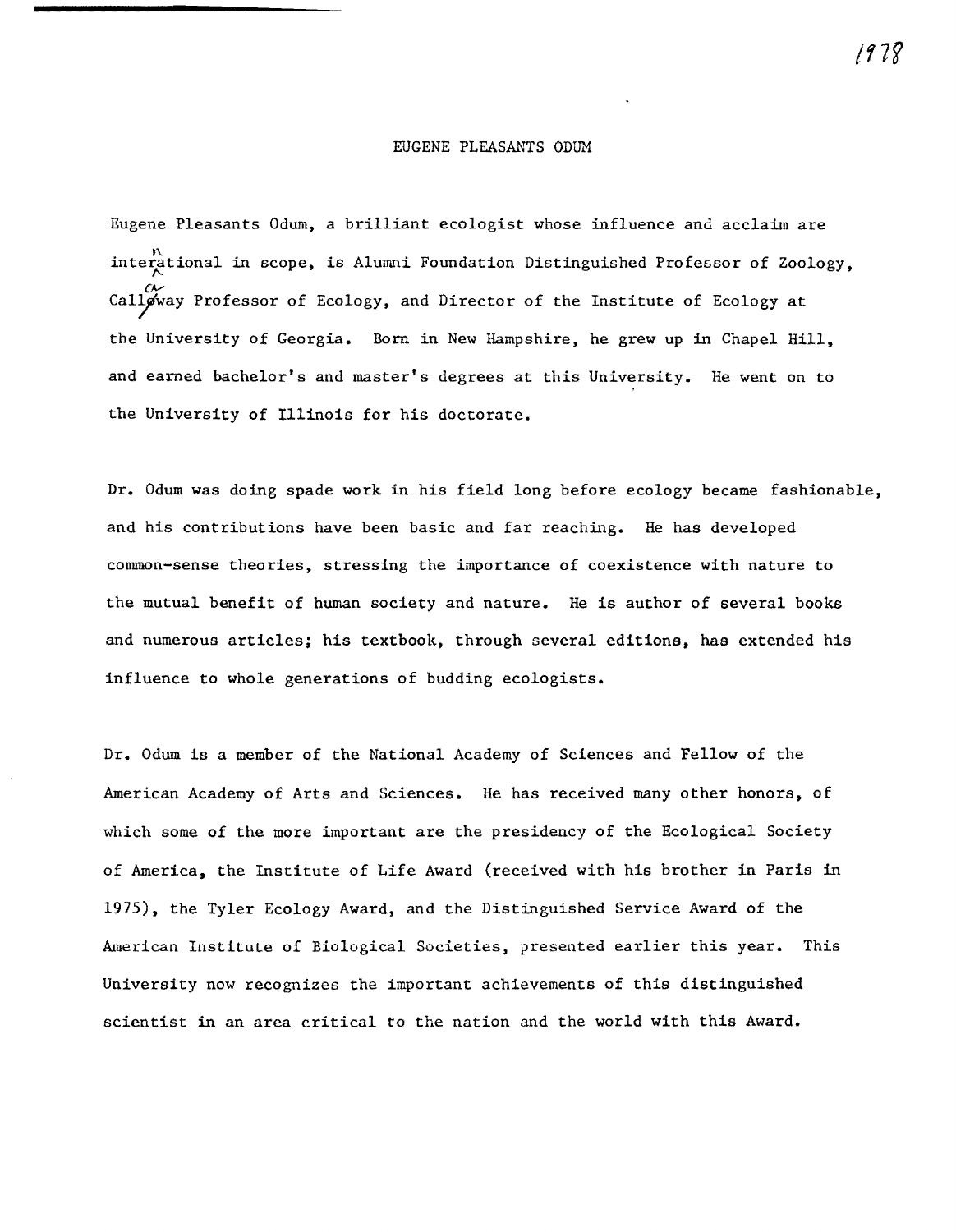### HOWARD THOMAS ODUM

Howard Thomas Odum is a gifted ecologist whose innovative ecological group projects and comprehensive approach are helping in the solutions to pressing problems around the world. Born in Durham and reared in Chapel Hill, Dr. Odum received his Bachelor's degree at this University in 1947; he went on to Yale for his Ph.D. He taught at the University of Florida and Duke University, founded and directed the Institute of Marine Sciences in Texas, and directed projects in Puerto Rico before becoming a Professor at this Institution in 1966. He is now Graduate Research Professor of Environmental Engineering and Director of the Center for Wetlands at the University of Florida.

Dr. Odum has the ability to see ecological problems in all their dimensions and he has been especially effective in devising experimental procedures for measuring the impact of civilization on the ecology and in mapping out sane courses to be followed if human society is to survive and flourish. He is the author of scores of articles and several books, perhaps the most important of which is Environment, Power, and Society.

Dr. Odum has received numerous awards, including the George Mercer Award of the Ecological Society, the prize of the Institute of Life (received with his brother in Paris), and earlier this year, the Distinguished Service Award of the American Institute of Biological Sciences. This Institution now takes delight in adding to the honors earned by this distinguished alumnus.

/f13